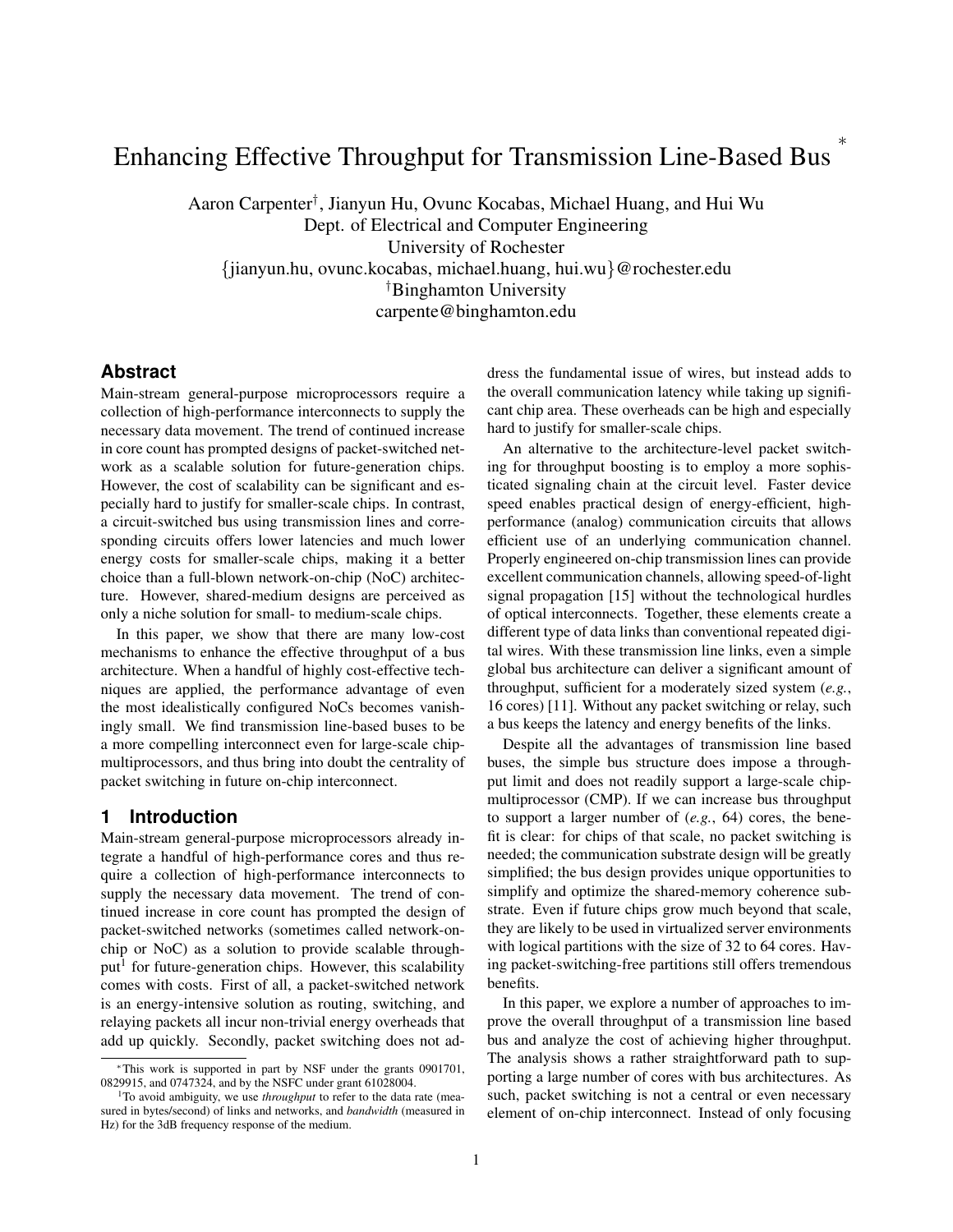on further improving NoC, we should also explore packetswitching-free interconnect and designs of low-cost packet switching that serves only as an auxiliary mechanism.

The rest of the paper is organized as follows. Section 2 discusses background and related work. Section 3 briefly summarizes the baseline bus design. Section 4 discusses techniques for increasing effective throughput. Section 5 presents the experimental analysis of these techniques. Section 6 concludes.

# **2 Background and Related Work**

With the integration of multiple cores on a single die, proposals of advanced interconnection have emerged. These proposals range from networks-on-chip (NoC) [5, 19, 24, 35,38,43] to optical interconnects [16,23,30,31,40,42,45] or RF interconnects [6,12–14]. Even with the use of circuitor device-level support for optics or RF circuitry, many designs still rely on packet-switching at the architecture level [6, 12–14, 16].

Recently, bus designs have started to gain more attention as a supplement or alternative to pure packet-switched networks. Conventional digital buses are being explored as part of the interconnect design [20, 41]. These designs still rely on packet-switching to connect multiple buses either explicitly through routers [20] or implicitly via hubs connecting multiple bus segments [41]. With only buses in the system, it is argued that the coherence substrate can switch to a snoopy protocol that helps reduce transaction hops and thus overall latency. Transmission lines are used with wideband communication circuits to provide a bus design with low latencies and high overall throughput, which in turn allows the bus to be the only fabric in a CMP and a purely circuit-switched fabric [11]. Such a design is intended for a small- to medium-sized CMP and becomes a bottleneck for demanding applications in a large-scale chip. The low propagation delay of transmission lines has also been exploited to speed up access to remote L2 banks [6, 7] or remote nodes in a mesh network [12, 13], or to build a fast barrier mechanism [36]. Finally, using transmission lines for communication is a well-established technique in mixed-signal and analog systems. There is no need to rely on future development for devices and technologies, as in on-chip optical interconnect.

In addition to leveraging transmission lines, packet latency can be reduced via various optimizations in a packetswitched interconnect. New topologies, such as flattened butterfly, use higher radix routers to reduce network diameter and thus the average number of hops [29]. Wiring between routers can also be optimized with customized sizing to trade off among latency, throughput density, and energy [33, 34].

# **3 Basic Transmission Line-Based Bus**

We first establish a baseline design of the bus. Like a typical bus-based multiprocessor system with a narrower address bus and a wider data bus, we assume two separate logical buses. One for control messages, such as requests (which we call the meta bus), and the data bus for cacheline size data responses. A central pipelined arbiter is used. To minimize receiver power, only the intended receiver is woken up by the arbiter. This system allows point-to-point communication between a transmitter and a receiver node.

**Circuit design:** On the circuit level, we use differential analog transceiver circuitry and on-off keying (OOK) encoding. Our results show that such a setup (in 32nm technologies) can deliver over 25Gbps on a single pair of differential coplanar strip transmission lines. The transceiver circuits are designed and laid out at the transistor level and characterized using detailed circuit and EM simulations (see Section 5.1 for details). Impedance matching is accomplished using shunt resistance to terminate the transmission lines, minimizing reflection. The key specs of our baseline bus are summarized in Table 1. While more detailed analyses of the link design and implementation could be helpful, they are beyond the scope of this paper and have been dealt with in some prior works [26, 27, 32, 39] . We have also taped out a test chip (Figure 1) to further validate the circuit parameters obtained from our circuit simulations. In general, multidrop, global on-chip transmission line links could reliably operate at 10s of Gbps in current and future technologies.

| Tile structure            | $5mm \times 5mm$ tiles forming a $2cm \times 2cm$ chip  |  |  |  |
|---------------------------|---------------------------------------------------------|--|--|--|
| Cache coherence           | Directory-based, MESI protocol                          |  |  |  |
|                           | Power per bit-line: 17.7mW                              |  |  |  |
| Transceiver circuit       | Latency: 817ps; Encoding: OOK, 26.4Gbps                 |  |  |  |
|                           | Area per bit-line: $820 \mu m^2$                        |  |  |  |
|                           | Total area for all transceivers: $< 0.2\%$ of chip area |  |  |  |
|                           | Co-planar strips, 7.5mm meandering line                 |  |  |  |
| <b>Transmission lines</b> | $45\mu m$ pitch ( $10\mu m$ wide, $10\mu m$ spacing)    |  |  |  |
|                           | 56 lines, 440ps max propagation delay (29ps per hop)    |  |  |  |

Table 1: Key specs of the baseline transmission line bus circuitry. For more details, see [10, 11]



Figure 1: Test chip of transmission line links.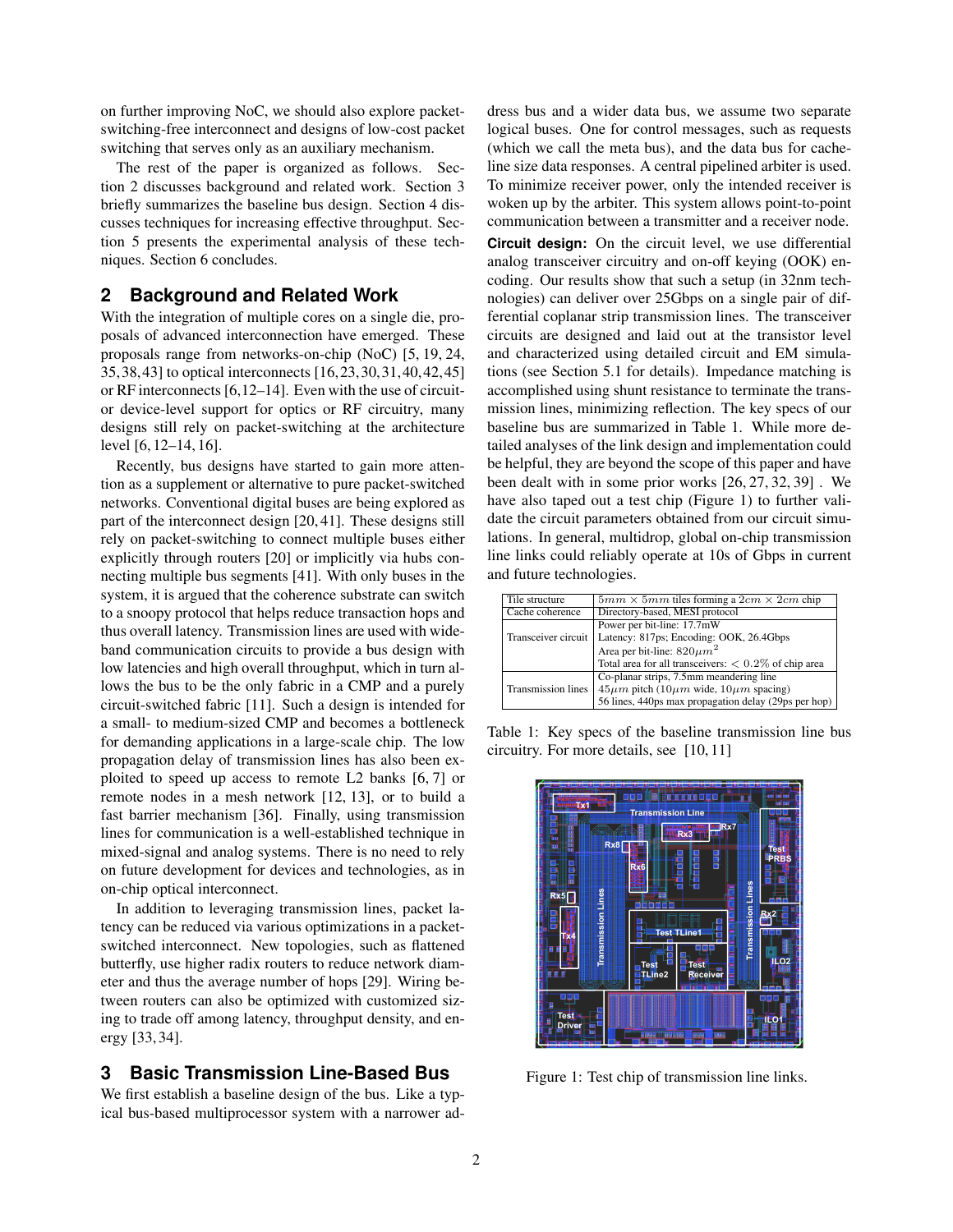**Central arbiter:** In theory, any central arbiter has a scalability limit. In practice, we find that the central arbiter is not a concern before we reach the saturation of the bus itself. This is to a large extent due to the simplicity of design – it is essentially just a priority encoder for, say, 16 bits in a 16 node system. Larger, far more complex priority encoders are used in the timing-critical store-forwarding circuit inside the core. Furthermore, when we use techniques such as segmentation (discussed later) to improve the throughput of the bus, the scale of the arbiter actually decreases as each segment is smaller. We have measured a straightforward, unoptimized synthesis of a 16-node arbiter and compared it to the synthesized router used in a packet-switched interconnect [37]. The router's overall delay is 4.3x that of the arbiter (1.65ns vs 0.38ns). The router is also much larger  $(10x)$ , consumes far more power  $(20x)$ , and is used more frequently (per flit-hop).

The request and grant signals are transferred over transmission lines similar to those used to build the bus. Such transfers take additional latency (modeled faithfully in this study) that will only be exposed when the bus is lightly loaded.

**Coherence protocol:** Traditionally, a bus-based system uses a snoopy coherence protocol. However, such an association is not fundamental and is perhaps inappropriate for a transmission line based implementation: First, leveraging analog circuit and transmission lines, a bus can support a rather large number of processor cores. Fanning out snooping requests to a large number of cores incurs significant energy overhead in cache controllers and is undesirable. Second, while a conventional digital bus can support broadcast primitives in a straightforward (but costly) way, broadcast operations are more demanding on analog transmission line designs, especially if the fan-out is large.

Of course, both issues can be addressed. Snooping overhead can be mitigated by incorporating elements similar to a directory-based protocol that filters out nodes known to be unrelated to the current transaction. Special broadcastcapable bus can be demanded from the circuit layer. It is unclear whether these fixes are more cost-effective than avoiding broadcast with a directory-based protocol. In this study, we opt to assume a directory-based protocol in the baseline design.

## **4 Increasing Effective Bus Throughput**

Given a basic design, we can increase the throughput of the bus via a number of simple techniques at the circuit or architecture level, or with a combination of both. It is worth noting that some optimizations are a unique result of the shared-memory chip multiprocessor environment, including its traffic properties, and are not necessarily applicable to bus topology in general. The proposed techniques can be broadly categorized into three groups (a) increasing the underlying supply of raw throughput, (b) improving the utilization efficiency, and (c) co-optimization with protocol

layer to reduce traffic demand. Of course, sometimes a particular mechanism defies exact categorization and can fall into more than one group.

#### **4.1 Increasing Raw Link Throughput**

Perhaps the first thought that comes to mind about increasing the throughput of a bus is to increase the raw throughput of each individual link. Intuitively, these approaches are more or less brute force approaches that are less efficient than others in achieving the goal. Nevertheless, we analyze some options and evaluate their efficiency later in Section 5.

The potential of link throughput is high, thanks to the well-controlled on-chip environment and the relatively short distances of on-chip transmission lines, the inherent channel bandwidth of the transmission line is quite high. Figure 2 illustrates an experiment to determine the aggregate bandwidth and potential throughput provided by an array of transmission lines.



Figure 2: Aggregate baseband bandwidth and theoretical capacity for transmission lines (coplanar strips).

In this experiment, we limit the total pitch of the transmission lines to 2.5mm but vary the width, gap (between the pair of differential lines), and spacing (between two neighboring pairs) of the transmission lines. The length of the lines are set to 7.5cm, assuming a meandering shape going through the centers of sixteen  $5mm \times 5mm$  tiles forming a  $2cm \times 2cm$  chip. We then use EM and circuit simulators (see Sec. 5.1 for details about the tools) to estimate the 3dB bandwidth of the transmission lines and aggregate the bandwidth for the entire array. We also model noise coupled from neighboring aggressor lines and power supply noise in transceiver circuitry and estimate overall signal-to-noise ratio (SNR). This can give us the theoretical limit on the channel capacity.

Note that this experiment provides an approximate understanding of the potentials and cannot be used as a bound: in practical operating environments, the presence of thermal noise creates the noise floor that is not captured by the analysis of SNR. On the other hand, the bandwidth limit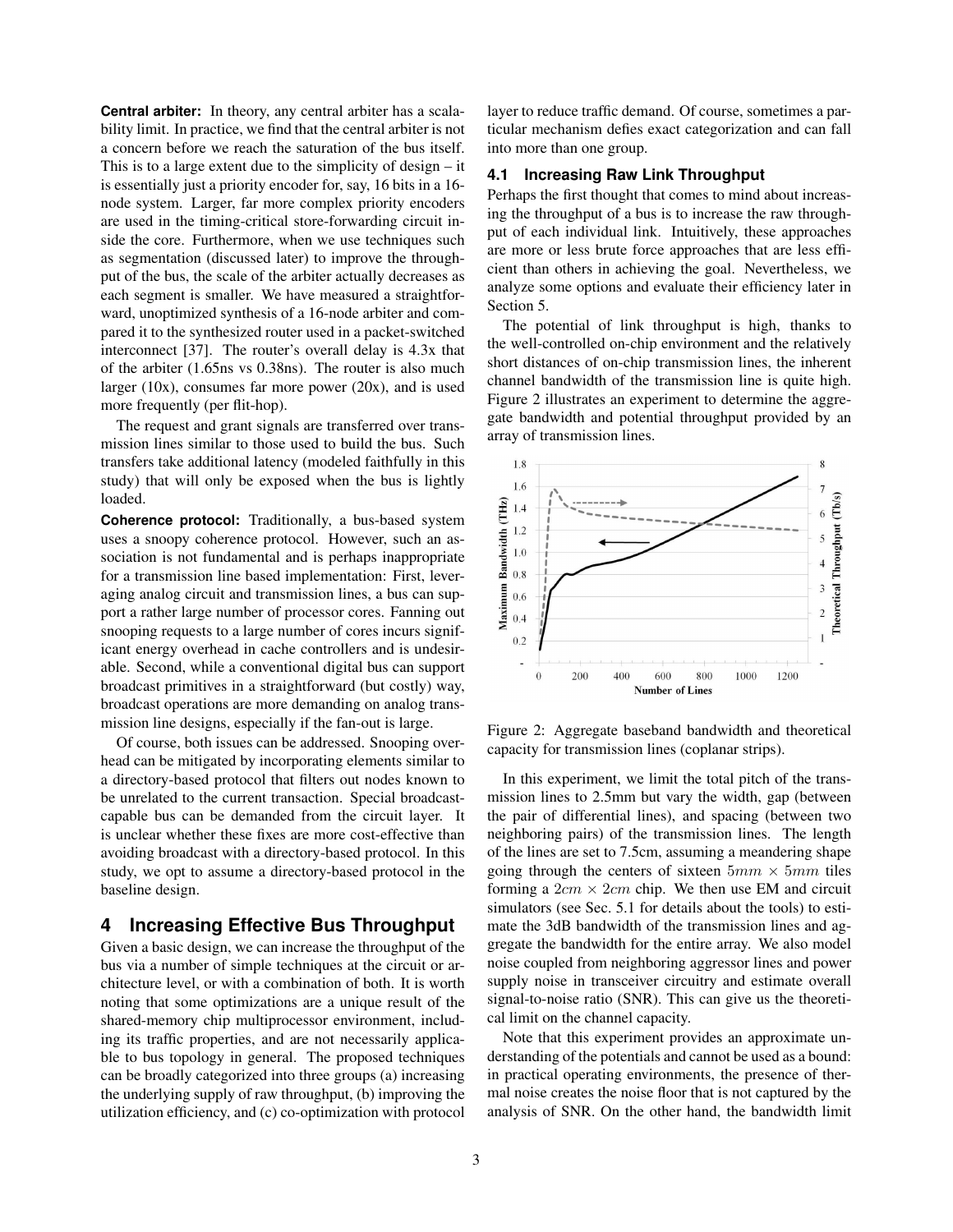

Figure 3: Block diagram of links using 4-PAM and FDM.

can be overcome, to a certain extent, using various circuit techniques. The bandwidth can also be expanded using multi-band designs. Nevertheless, this analysis shows that on-chip transmission lines do possess relatively abundant bandwidth and can support a substantial amount of throughput.

There are many coding strategies to increase the raw throughput. For on-chip communication, however, we are likely limited to simpler variations. We first turn to 4-PAM (Pulse Amplitude Modulation) which doubles the data rate compared to OOK. The additional circuit includes a digitalanalog converter (DAC) for the transmitter and an analogdigital converter (ADC) for the receiver (Figure 3). These elements not only increase energy but also add latency on the packet transmission path. In order to minimize the latency impact, we use it only for data packet buses.<sup>2</sup>

Second, we investigate Frequency Division Multiplexing (FDM). FDM allows us to use higher frequency bands on the same physical media. The attenuation in these bands can be high and it increases with frequency. When used as global buses, the higher-frequency bands quickly become too lossy and thus inoperable. A simple calculation can illustrate the problem. Assume we have a 10GHz channel spacing and use 6 such channels [13], Figure 4 shows the frequency response of our transmission lines in the needed spectrum (between dc and 50GHz). At 50GHz, the attenuation is around 9dB. Furthermore, mixers introduce nontrivial *noise figure* (or degradation of SNR), especially for high-frequency operations. Even with bipolar designs, the noise figure can be around 10dB per mixer [25]. The combined effect of two mixers and the transmission line itself can amount to 29dB (800x), not to mention the filter's loss. A rough interpretation is that in the 50GHz channel, the power of the transmitter and the sensitivity of the receiver need to increase a combined 800 times to achieve the same SNR as when using the baseband without mixers, which takes about 30 times more power on each side. Clearly, the higher frequency channels are exceedingly expensive to use



Figure 4: Transmission line frequency response. As the frequency approaches the boundaries of the spectrum, there are noticeable noises due to artifacts of the simulation setup.

in long on-chip transmission lines. They are intended for much shorter communications [13].

For this study, we use only two bands. The circuit support includes mixers for both the transmitter and the receiver side and a filter for the receiver side (Figure 3). Accurately estimating the power costs of the supporting circuitry is challenging. These non-trivial analog components need to be designed, tested, and fine-tuned to work at the required specifications. For this study, we use a simplifying analysis to estimate the *minimum* power cost to support frequency-division multi-band transmission. We use the design similar to [13] but adapted to the baseline system design.

## **4.2 Increasing the Utilization Efficiency**

While the underlying global transmission lines support a very high data rate, using them to shuttle around short packets found in a shared-memory system can cause significant under-utilization. First, the relatively long line means that a packet can take a long time to "drain" from the transmission line (the worst case propagation delay in our bus is 440 ps). A simple arbitration scheme that waits for the bus to drain is one source of under-utilization. Second, packets destined for a near neighbor are a poor match to the global line structure. A number of techniques can address these issues.

**Partitioning:** A most straightforward option is to partition the same number of underlying links into more, narrower buses. In a narrower bus, longer serialization reduces the waste due to draining. To minimize extra transmission delays due to packet serialization, we can limit serialization to the data bus, and use critical-word-first data marshaling.

An interesting side effect of partitioning the wide data bus into narrower buses is that the finer granularity allows us to better balance the load of the two types of buses. Instead of using 1-flit-wide meta bus and a 4-flit-wide data

<sup>&</sup>lt;sup>2</sup>One can even use global intelligence about traffic conditions to bypass 4-PAM when traffic demand is low in order to further minimize latency and energy overhead. This part of the design space is not explored.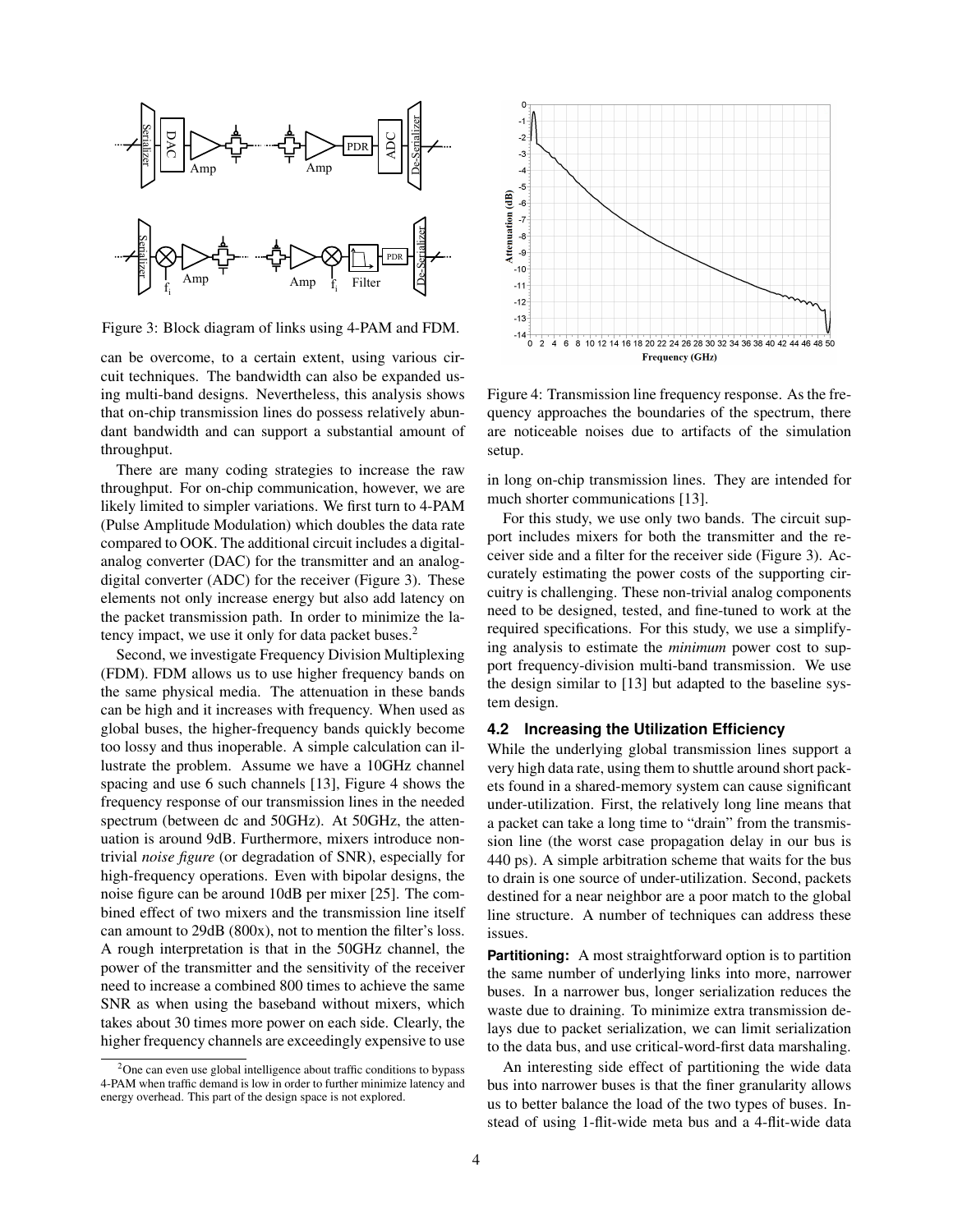

Figure 5: Two independent waves transmitting simultaneously.

bus, we can partition the five 1-flit-wide buses into any combinations of meta buses and data buses. Such partitioning can even be done at runtime, based on individual applications' traffic pattern. In this paper, we use a fixed configuration that achieves the best average performance. It has two meta and three data buses, which best matches the *average* traffic pattern.<sup>3</sup>

**Wave-based arbitration:** Another mechanism to reduce the impact of draining latency is to allow waves to coexist on the transmission lines. When waves meet, they travel on without impacting each other, only creating a superposition where they meet. In the example shown in Figure 5, two far apart nodes send each other a pulse train. The two trains cross each other over inactive nodes and do not interfere with each other when they reach their respective receiver.

In theory, we can send multiple pulse trains on the links so long as no two trains cross over at an active receiver or transmitter. In practice, we send at most two such trains and use a simple rule to pick a second pair of transmitter and receiver  $(Tx_1$  and  $Rx_1$ ) that do not interfere with the already-selected first pair  $(T x_0$  and  $Rx_0$ ). In this case, the distance between  $Tx_0$  and  $Tx_1$  and between  $Rx_0$  and  $Rx_1$ need to be larger than half the total length of the bus. We tested the design of such an arbiter and found that it does not affect cycle-level performance.

**Segmentation:** In addition to increasing the temporal efficiency of the bus, we can improve its spatial utilization. One benefit of packet-switched interconnect is that multiple transmissions can happen simultaneously at different parts of the fabric. A similar effect can be achieved if we divide the transmission line into a few segments. When a node is communicating with another node within the same segment, it only needs to arbitrate for the segment of the bus, leaving other segments free for other independent transmissions. When the communication crosses multiple segments, the transmitter needs to obtain permissions for all segments and the segments will be connected to act as a single transmission line.

Note that such electrical segmentation is fundamentally different from buffered buses which are essentially ring interconnects. Our segmentation does not change the architectural model of a global bus: delivery of a packet about



Figure 6: The chip layout with 4 segments. Each segment is connected by either a pass-gate switch or an amplifier pair.

an address does not overlap with that of another packet on the same address. Those packets are globally serialized. Maintaining such feature allows significant simplification of the coherence protocol [22] and other optimizations.

Electrically, the segments can be connected in two ways, as in Figure 6. First, a pass-gate can be used to form a passive, bi-directional connection. In this case, the passgate adds a little bit of attenuation and signal distortion. We find the impact to be acceptable when the number of segments is low.

Second, two separate uni-directional amplifiers can be used to connect neighboring segments. The cost of this approach is the power consumption for the amplifiers. However, with these amplifiers, the source transmitter power can be lowered somewhat since the signal travels at most the length of one segment and is essentially repeated at the segment boundary.

For arbitration, we use one local arbiter for each segment. Each arbiter has request and grant ports to all local nodes as well as to other arbiters. Intra-segment arbitration is completely local to the segment arbiter. Inter-segment communication requires two-stage arbitration, where the sender's local arbiter request for the use of other segments. **Local links:** In shared-memory programs, there are intrinsic reasons behind near-neighbor communications that result in local packets. An extreme form of that locality is nearest-neighbor communication. A globally-shared bus topology delivers 100% of it total bandwidth as its bisection throughput.<sup>4</sup> This allows the bus to have a much lower total throughput compared to alternatives and yet still satisfy real workloads competently. But a global bus is a poor match for nearest-neighbor communication patterns. Adding dedicated links just for neighbor communication is one way to mitigate the problem.

We avoid any packet switching and the associated complexities on these local links. Furthermore, since these links are not intended to suit all traffic patterns, we simply use a ring. Such links can be built with just digital links since the distance is relatively small. If transmission lines are used for local links, the pitch needed is much smaller than that of the global lines.

<sup>&</sup>lt;sup>3</sup>In our setup, about 41% of packets are data packets. With narrow buses, the longer data packets utilize raw bus throughput more efficiently (4 flits in 6 cycles compared to 1 flit in 3 cycles for meta packets). Thus, the total effective throughput demand for data packets is about 58%.

<sup>&</sup>lt;sup>4</sup>Compared to 1/6, 1/4, and 1/3 for (2D) mesh, torus, and flattened butterfly topologies in a  $4 \times 4$  network.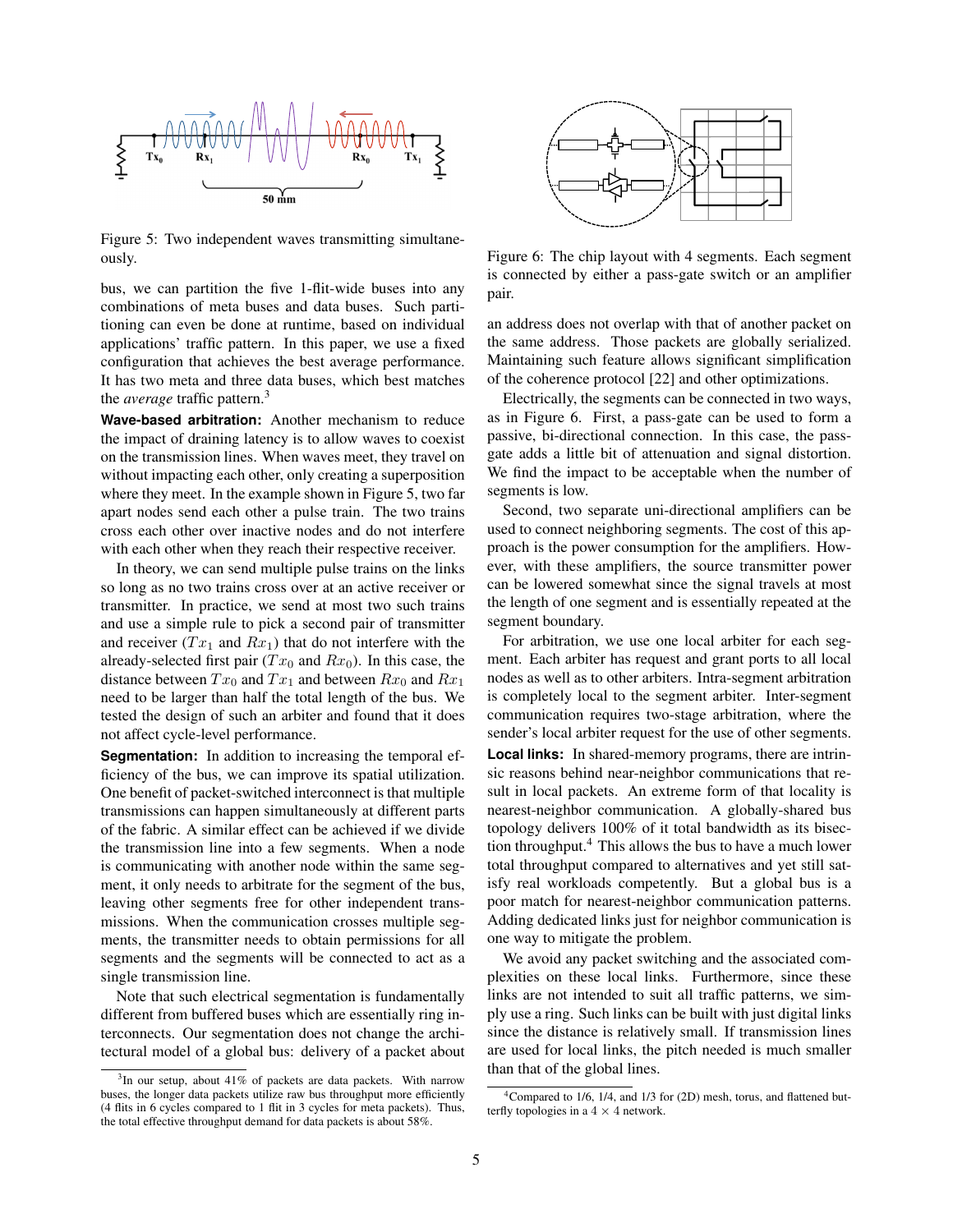## **4.3 Optimizations on the Use of Buses**

Unlike its off-chip counterpart, an on-chip interconnect is not subject to certain interface requirements such as those dictated by the pins of the chip. Evaluating a bus only as a backward-compatible, drop-in replacement for a packetswitched interconnect would underestimate its potential to help optimize the entire stack. Given the bus's unique properties, we can convey certain information much more efficiently.

**Invalidation acknowledgement omission:** A first example is the opportunity to omit invalidation acknowledgements. In a coherent shared-memory system, the knowledge of store completion is needed in implementing memory barriers or write atomicity (our system supports Alpha consistency model with write atomicity). With a packetswitched network, protocols rely on explicit invalidation acknowledgements to provide the knowledge of completion. If the interconnect offers certain capability to help *infer* the delivery, an explicit acknowledgement can be avoided [22]. A traditional bus is one such case. Protocols rely on the *commitment* of carrying out received invalidation requests instead of acknowledgement [18]. In other words, the nodes ensure that the invalidation will be logically ordered before any out-going transactions and this commitment effectively serves as an implicit, instantaneous acknowledgement.

Note that interconnects such as the Element Interconnect Bus for IBM Cell processors [4] are essentially rings, despite the name. These "buses" relay packets and cannot omit invalidation acknowledgements. Our system always delivers packets end-to-end in an atomic bus transaction. This is true even with the segmentation discussed earlier, since the segments are electrically joined into a single bus before the packet is transmitted in an atomic transaction.

**Limited multicasting:** While transmission lines are most often used for point-to-point communications, they can be designed to allow multicast operations. In our system, supporting a small number of simultaneously operating receivers is relatively easy. Our circuit simulation shows that if two receivers are turned on, there is a tolerable 5% additional attenuation for the signal at the more distant receiver. Multicasting finds natural usage in sending out invalidations to multiple nodes. We find that on average, 40% of invalidations are directed at multiple nodes. We choose to support 2-way multicasting only. While the traffic reduction due to 2-way multicasting may not be dramatic, it drastically cuts the latency and queuing delays during traffic bursts resulting from invalidations of widely held data.

**Fuzzy invalidation:** We can send shortened messages to convey invalidation addresses. One approach is to use lossy compression that reduces the precision about the lines to invalidate. Taken to an extreme, our design uses 1 bit to represent a group of special lines. We find that a sizable fraction of cache lines are used only immediately after they are brought in and never again until eviction or invalidation.

If a line shows this behavior consistently, it is a candidate for such imprecise or fuzzy invalidation (FI or  $\phi$ ) as the risk of invalidating the line prematurely is low. We model a simple implementation that only identifies lines not accessed again after being brought in. When such a line is evicted, with a certain probability (25% in our case) the cache will notify the directory about its  $\phi$ -readiness. When a  $\phi$ -line is fetched to L1 cache, the line's  $\phi$ -bit will be set. The cache controller uses this bit to flash-invalidate all  $\phi$ lines upon receiving a fuzzy invalidation command. When the directory serves a write request to a  $\phi$ -line, it send the  $\phi$ -command by sending a pulse over a special broadcast transmission line.

**Boolean bus:** Similar to fuzzy invalidation, we can build a narrow specialized bus to support transfers of boolean values (0s and 1s), which are commonly used in synchronizations. To simplify the design, the boolean bus is only used to send a data reply when the line is boolean, *i.e.*, all but the least significant bit are zero. Our software library that implements locks and barriers spaces the synchronization variables into single-word lines and uses load-link instructions to suggest the hardware to send special boolean requests. When serving such a request, a simple 0-test is performed to decide whether the boolean bus is used to send the reply.

#### **4.4 Interactions Between Techniques**

The aforementioned three groups of techniques are largely orthogonal as they target different sources of performance gain: increasing the raw supply of throughput, reducing the throughput that has gone to waste, and reducing the number of messages. Within each group, there is a varying degree of overlap between techniques.



Figure 7: Illustration of throughput utilization of different configurations. The shaded area shows the pulse train propagates along the bus in time. The baseline configuration (a) leads to under-utilization. Segmentation (b), partitioning (c), which serializes a data packet into a multicycle pulse train, and wave-based arbitration (d) reduce idle time in different ways.

Let us first look at the group of techniques that increase utilization efficiency. When we send a pulse train on the bus, we wait until it propagates beyond the ends (absorbed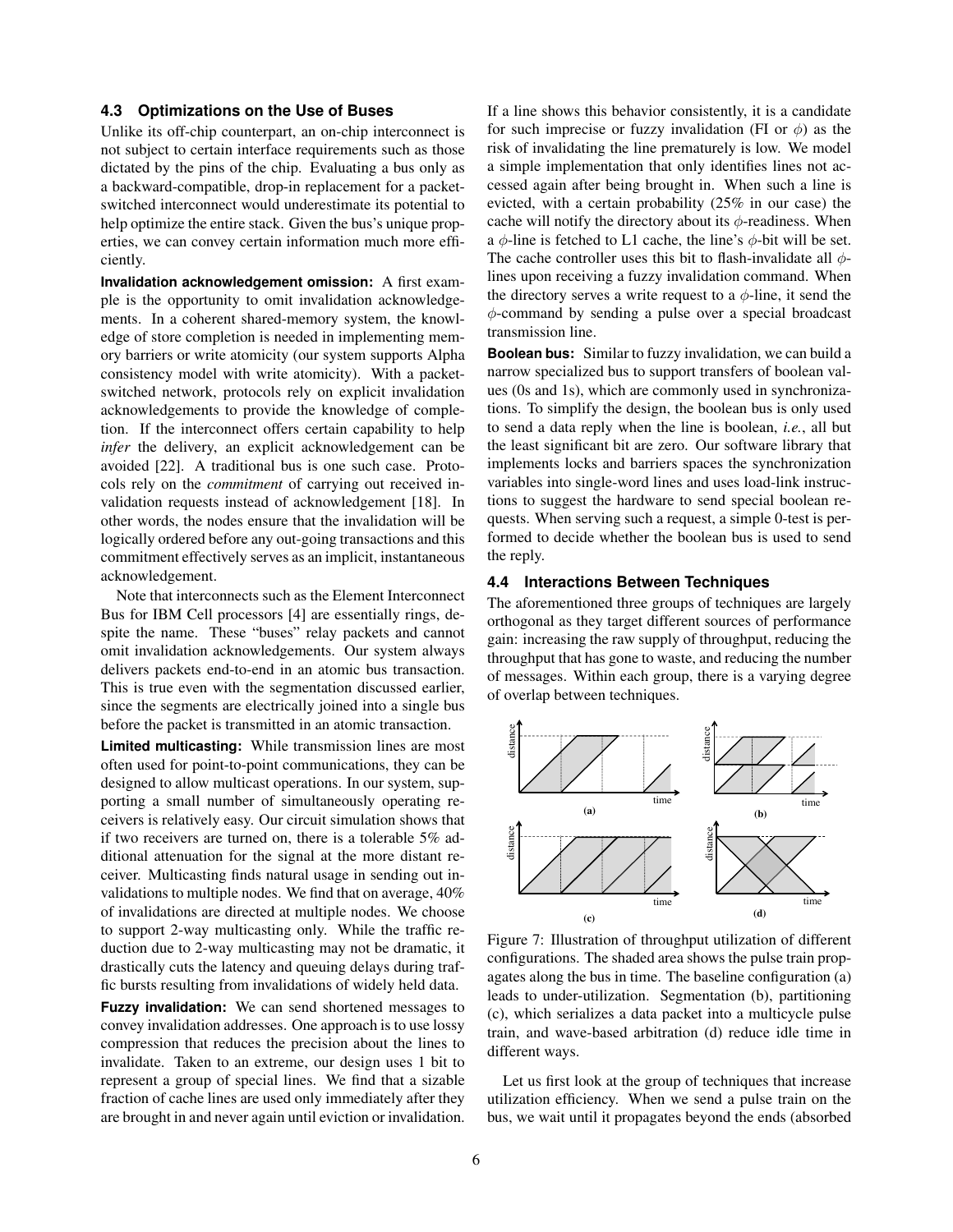into the impedance-matched terminators) before allowing another pulse train on the bus. Because the propagation delay is significant compared to the length of the pulse train, any point on the bus is actually "silent" most of the time. In other words, the duty cycle of the bus is rather low, as illustrated in Figure 7-a. Techniques in Section 4.2 improve the duty cycle in different ways (Figure 7). In general, implementing one technique reduces the potential of another.

The group of techniques which optimize the usage of the buses (Section 4.3), on the other hand, have less overlap in their effects as they tend to reduce different types of traffic: some reduce packets for invalidations and others packets for acknowledgements. Of course, in the end, when multiple techniques are applied (regardless of their target), we can reach diminishing returns.

## **5 Experimental Analysis**

## **5.1 Experimental Setup**

Sonnet [1] and Advanced Design System (ADS, from Agilent Technologies) were used to perform circuit and physical simulations of the transmission line links. Sonnet is an EM simulator which we used to characterize transmission lines at the physical level, taking material and dimensions into account. It provides S-parameters for the transmission lines that feed into ADS simulations. ADS is a widely used electronic design automation software for RF, microwave, and high-speed digital applications. Using schematic designs, ADS has time-domain and frequency-domain analysis to evaluate such digital circuits using both global components and technology specific models, like the ones used for transistors. In this case, a 32-nm predictive technology model (PTM) is used for the transistor modeling [3].

| <b>Processor</b> core                     |                                                       |  |  |  |  |
|-------------------------------------------|-------------------------------------------------------|--|--|--|--|
| Fetch/Decode/Commit                       | 8/5/5                                                 |  |  |  |  |
| <b>ROB</b>                                | 128                                                   |  |  |  |  |
| Issue $Q/Reg.$ (int, fp)                  | (32, 32) / (112, 112)                                 |  |  |  |  |
| LSQ(LQ,SQ)                                | 64 (32,32) 2 search ports                             |  |  |  |  |
| <b>Branch</b> predictor                   | Bimodal + Gshare                                      |  |  |  |  |
| - Gshare                                  | 8K entries, 13 bit history                            |  |  |  |  |
| - Bimodal/Meta/BTB                        | 4K/8K/4K (4-way) entries                              |  |  |  |  |
| Br. mispred. penalty                      | at least 7 cycles                                     |  |  |  |  |
| Process spec.                             | Feature size: 32nm, Freq: 3.3 GHz, $V_{dd}$ : 1 V     |  |  |  |  |
| <b>Memory hierarchy</b>                   |                                                       |  |  |  |  |
| L1 D cache (private)                      | 16KB, 2-way, 32B line, 2 cycles, 2 ports              |  |  |  |  |
| L1 I cache (private)                      | 32KB, 2-way, 64B line, 2 cycles                       |  |  |  |  |
| L2 cache (shared)                         | 128KB slice/core, 8-way, 64B line, 15 cycles, 2 ports |  |  |  |  |
| Intra-node fabric delay                   | 3 cycles                                              |  |  |  |  |
| Main memory                               | at least 250 cycles, 8 memory controllers             |  |  |  |  |
| Network packets                           | Flit size: 72-bits                                    |  |  |  |  |
|                                           | data packet: 4 flits, meta packet: 1 flit             |  |  |  |  |
| $\overline{\text{NoC}}$ interconnect      | 4 VCs; 2-cycle router; buffer: 5x12 flits             |  |  |  |  |
|                                           | wire delay: 1 cycles per hop [33]                     |  |  |  |  |
| <b>Transmission line link (each node)</b> |                                                       |  |  |  |  |
| <b>Bit Rate</b>                           | 26.4 Gb/s, 8 bits per CPU cycle                       |  |  |  |  |
| Transmission latency                      | 2 cycles (worst-case)                                 |  |  |  |  |
| Outgoing queue                            | 12 packets                                            |  |  |  |  |
| Overhead                                  | 2 cycles each for (de)serialization, 30ps propagation |  |  |  |  |
|                                           | delay per hop, 1 cycle for token request, 1 cycle for |  |  |  |  |
|                                           | token grant/wake-up                                   |  |  |  |  |
| Arbiter                                   | Arbitration latency: 1 cycle                          |  |  |  |  |
|                                           | Request/grant propagation delay: 120ps (max)          |  |  |  |  |

Table 2: System configuration.

Architectural simulations of the proposed design were performed using an extensively modified version of SimpleScalar [9]. PopNet [2] is used to model the packetswitched network, while extra support was added to model the TLL bus. The details of the setup are listed in Table 2.

The cache coherence substrate for the architectural simulations is a directory-based MESI protocol with transients faithfully modeled both at the L1 caches and at the directory controllers. The two state machines combined handle a total of 13 transient states and 57 legal transitions (excluding deferred handling).

We use a set of diverse multi-threaded applications to test the designs. These applications are compiled using a crosscompiler to generate Alpha binaries. The limitation of the cross-compiler prevents us from running certain applications. Table 3 lists the applications used. Abbreviations are used in the data figures and listed in the table. Inputs for each application are listed along with a brief description of the application. Each application is fast-forwarded past the initialization. To mimic data placement optimizations such as placing private pages at the local node, cache misses are sampled randomly at the rate of 0.1% offline. Data pages with a dominant accessing node are mapped local to that node. Other pages are allocated round-robin.

| Splash-2 [44]            |                                                  |  |  |  |
|--------------------------|--------------------------------------------------|--|--|--|
| barnes (ba)              | n-body simulation (16K particles)                |  |  |  |
| cholesky (ch)            | sparse matrix factorization (tk15.O)             |  |  |  |
| fft(ff)                  | complex 1-D fft computation (64K points)         |  |  |  |
| fmm(fm)                  | fast n-body simulation (16K particles)           |  |  |  |
| lu (lu)                  | matrix factorization                             |  |  |  |
|                          | $(512x512 \text{ matrix}, 16x16 \text{ blocks})$ |  |  |  |
| ocean (oc)               | simulation of ocean currents                     |  |  |  |
|                          | $(256x256$ matrix)                               |  |  |  |
| radix (rx)               | integer sort algorithm (1M integers)             |  |  |  |
| raytrace (ry)            | 3-D rendering (car.env)                          |  |  |  |
| water-sp (ws)            | molecular dynamics (512 molecules)               |  |  |  |
| Parsec <sup>[8]</sup>    |                                                  |  |  |  |
| blackscholes (bl)        | financial analysis/calculation (16K options)     |  |  |  |
| fluidanimate (fl)        | animation (5 frames, 35K)                        |  |  |  |
| Other Benchmarks [17,21] |                                                  |  |  |  |
| $em3d$ (em)              | electro-magnetic forces (1280 edges)             |  |  |  |
| ilink (il)               | genetic analysis (40 alleles)                    |  |  |  |
| jacobi (ja)              | differential equation solver                     |  |  |  |
|                          | $(512x512$ matrix, 10 iterations)                |  |  |  |
| mp3d (mp)                | n-body simulation (40K molecules)                |  |  |  |
| shallow (sh)             | shallow water dynamics                           |  |  |  |
|                          | $(512x512$ matrix, 20 phases)                    |  |  |  |

Table 3: Benchmarks used.

## **5.2 Application Characteristics**

We first analyze the characteristics of the benchmarks. In a first testbed, the 64-cores are clustered into 16 nodes, 4 cores each. The cores in the same cluster share the interconnect circuitry. It is worth noting that among our benchmarks, some are already performing well on the baseline TLL bus without any throughput enhancing techniques. Since their performances already come close to running on an idealized interconnect, there is little room for further improvement. To more clearly understand the impact of the techniques discussed so far, we have divided the benchmarks into 3 groups (G1-G3) with increasing potential performance benefits of throughput enhancement. This group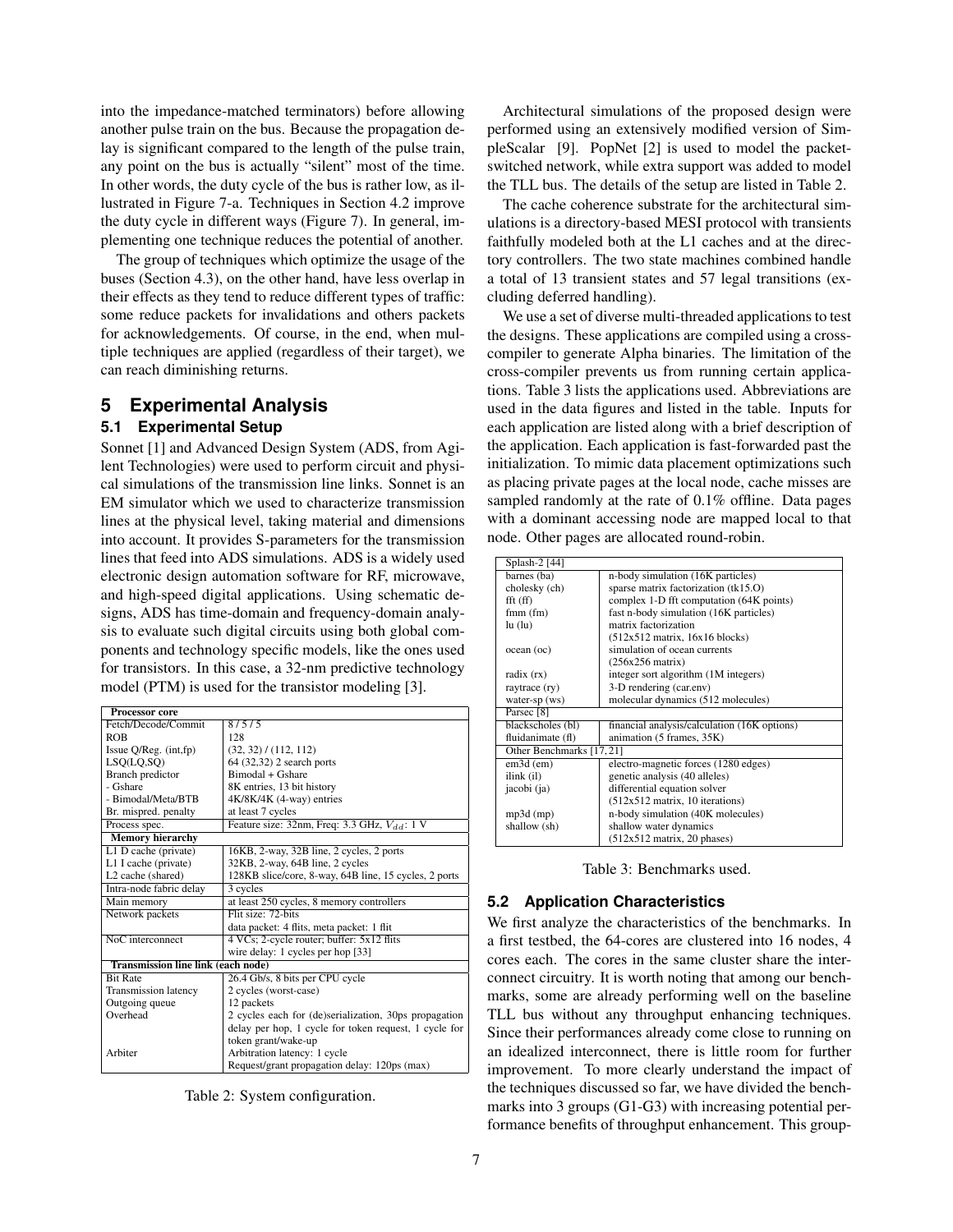ing is done by comparing the performance of applications under three different types of interconnects: a baseline TLL bus, a (concentrated) mesh NoC (with both a 2-cycle router and an idealized 1-cycle router), and an ideal interconnect modeling only the latency of aggressively configured metal wires [33]. Figure 8 illustrates this classification.



Figure 8: Performance of baseline TLL bus and NoC (both 2-cycle and ideal 1-cycle routers) normalized to wiredelay-only ideal interconnect. The 3 groups represent, from left to right, the benchmarks with increasing room for performance improvement for the TLL bus.

In G1, the benchmarks have low throughput demand that is well met by the baseline bus and the performance comes in at least 90% that of ideal interconnect. These applications will see little, if any, performance improvement from optimizing just the interconnect.

In G2, even though there is a significant performance gap between baseline bus and ideal, the bus still performs better or within 10% of the NoC. In fact, the bus outperforms the NoC on average. Only when we use the 1-cycle ideal router do we see the NoC slightly outperforming the bus. Clearly, the latency advantage of the bus is important. For these applications, improving throughput will not help if it comes at a significant cost of latency.

Finally, in G3, NoC clearly outperforms the bus, suggesting ample room for improvement when the bus throughput increases.

#### **5.3 Performance Benefits**

We have described many different ways of improving effective throughput. Which ones ought to be pursued in a practical design depends on many factors, some of which hard to quantify. Below, we will first show these techniques' impact on execution speed and on on traffic and effective throughput when applied in isolation.

In Figure 9, we sort the techniques by decreasing mean performance improvement. For brevity, we only show the (geometric) mean and the range of relative performance. As a frame of reference, we also include the result from the ideal interconnect, which clearly shows the ample performance headroom as well as significant variability among applications. Two general observations can be made from this summary figure, which we elaborate below: 1. raw

throughput is not as critical as intuitively expected; and 2. even simple coherence optimizations can be fairly effective.



Figure 9: The performance impact of the techniques discussed. The bars show the geometric mean of relative performance over a baseline bus on all application, while the I-beams show the range from all applications. Note that the y-axis does not start at 0.

**Importance of throughput:** Throughput is a metric used routinely to characterize a network's performance. This can be a misleading oversimplification in the context of onchip interconnect for CMPs. In a CMP, traffic is a direct result of cache misses. Various data dependencies and limits on buffers or outstanding requests constrain the packetlevel parallelism. This is different from, say, file transfers where more throughput can always be readily leveraged. Once over a certain threshold, throughput only has a secondary impact as it affects latency indirectly through queuing and serialization delays. As a result, more throughput supply is only beneficial when the latency impact of obtaining more throughput is small.

We can see this effect in Figure 9. Increasing the raw throughput (in this case doubling it via either 4-PAM encoding or 2-band FDM) provides similar benefits as the techniques that merely try to incrementally improve the utilization efficiency. These techniques (*e.g.*, partitioning) carry little latency and energy costs. In contrast, a NoC achieves high throughput at a more significant latency cost due to repeated packet relays. The high latency is then being mitigated with complex, speculative router designs that further drive up energy cost. Eliminating or at least reducing the reliance on packet switching in on-chip interconnect design is a direction that deserves more attention.

**Effectiveness of simple coherence optimizations:** Another set of techniques reduces traffic demand by leveraging the properties of a bus. These include invalidation acknowledgement omission (IAO), fuzzy invalidation, and multicasting. These techniques can make a non-trivial performance impact (*e.g.*, up to 1.3x for fuzzy invalidation), although they do not directly increase the nominal throughput of the interconnect. Note that in some cases, the bene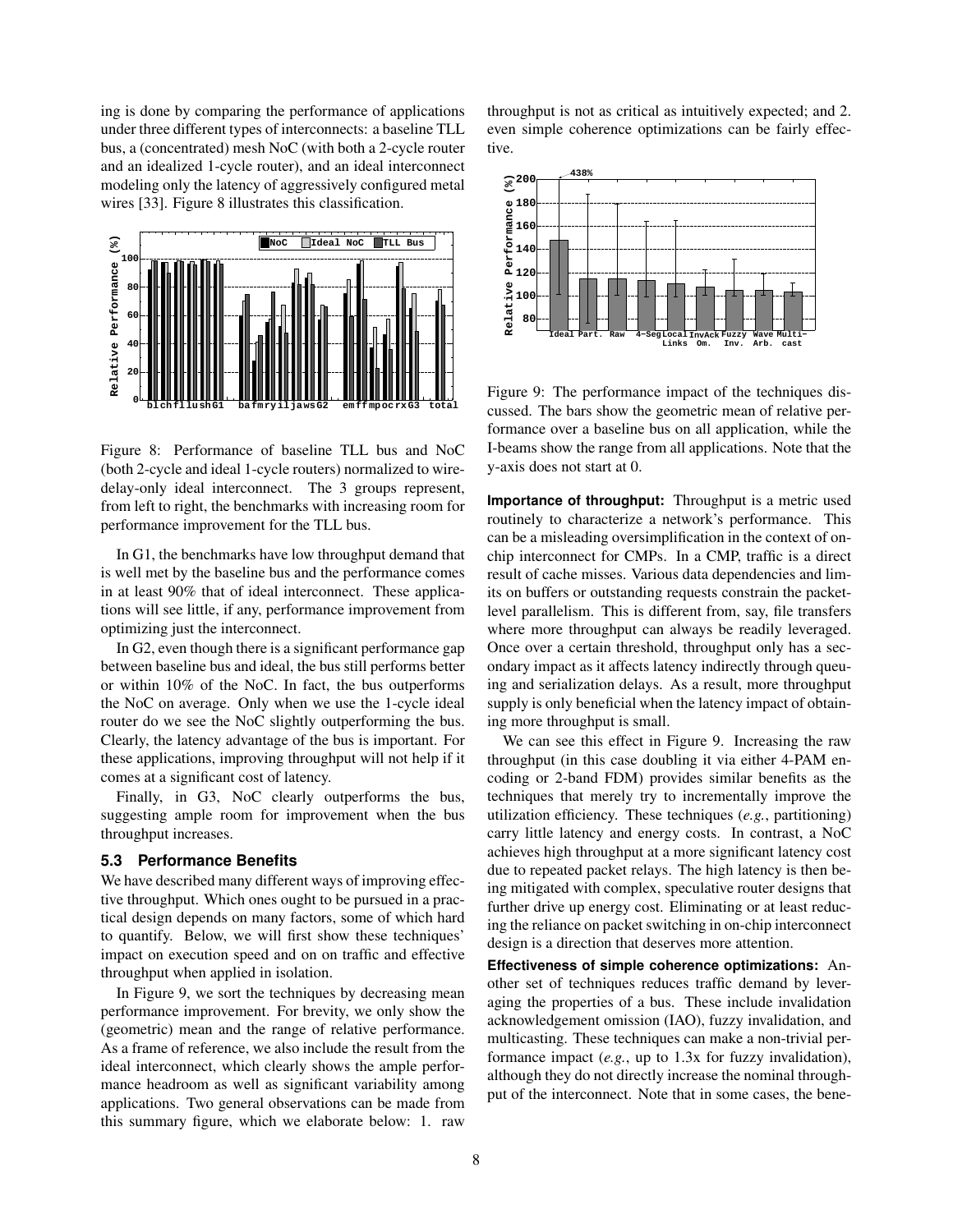fits will increase when programs start to use these underlying mechanisms (*e.g.*, boolean bus) for more purposes.

**Interaction between techniques:** Table 4 shows the techniques' impact on reducing traffic and improving bus utilization. We define bus utilization as the ratio of actual throughput over theoretical throughput under continuous traffic. In other word, we exclude cycles when there is no traffic demand. Under this definition, the baseline bus has an average of 51% for the meta bus and 58% for the data bus.

|             | <b>Utilization Improvement</b> |             | <b>Traffic Reduction</b> |            |
|-------------|--------------------------------|-------------|--------------------------|------------|
| Technique   | Average                        | Maximum     | Average                  | Maximum    |
| Partition   | 1.08x(M)                       | 1.16x(M)    |                          |            |
|             | 1.51x(D)                       | 1.70x(D)    |                          |            |
| 4 Segments  | 1.24x(M)                       | 1.30x(M)    |                          |            |
|             | 1.29x(D)                       | 1.56x(D)    |                          |            |
| Local Links | 1.07x(D)                       | $1.37x$ (D) | $32\%$ (D)               | 89% (D)    |
| <b>IAO</b>  |                                |             | $\overline{12\%}$ (M)    | $25\%$ (M) |
| Fuzzy Inv.  |                                |             | $4\%$ (M)                | $22\%$ (M) |
| Multicast   |                                |             | $2\%$ (M)                | 5% (M)     |

Table 4: The utilization improvement and traffic reduction for meta buses (M) and data buses (D) for each technique.

To a first degree of approximation, performance improvement is correlated with the degree of traffic reduction or utilization improvement. Also, the overlap between different techniques is not significant. For instance, partitioning and segmentation improve data bus utilization by 1.51x and 1.29x respectively. When combined, the utilization improves by 1.65x to 96%. Similarly, when the trafficreduction techniques are applied together, the effect is close to additive, though some techniques (such as multicasting) have small contributions.

## **5.4 Costs**

The costs of these techniques include extra circuit support and runtime energy expenditure. The techniques can be grouped based on these costs:

- Little to no cost: Partitioning and IAO require only a different way of organizing resources and need no new circuits.
- Some circuit cost: Multicasting, fuzzy invalidation, and wave-based arbitration require some support from the circuit, but there is no run-time energy cost.
- With circuit and energy costs: The remaining techniques incur some circuit costs and energy costs.

In segmentation, the energy cost depends on the implementation of the bridges: a bridge with a pass gate incurs very little energy overhead itself but attenuates the signal a little bit. We conservatively assume a more costly amplifier-based bridge, each consuming about 90% of the transmitter's power. On average, we observe about 40% of the packets cross the bridge in 2 segments, and about 65% cross one or two bridges in 4 segments.

Local links implemented with transmission lines do not add any energy overhead and in fact use less powerful drivers. They do require slightly more area to be devoted to transmission lines even though each link uses narrower transmission lines. Conservatively, we assume local links using digital wires that do not take metal area for the global transmission lines. Our synthesis results show that factoring in the controller, transmitting over local digital links costs about 4 times the energy as that over the global buses. On average, about 35% of data traffic is off-loaded to the local links.

Finally, providing raw throughput, especially through FDM, is a more energy intensive option. We estimate the PAM design to double the energy per bit of an OOK link. FDM requires an increase in the transmitter and receiver power in order to compensate for the increased attenuation on the higher frequency band and the noise figure, introduced by mixers. We assume a noise figure of 5dB per mixer, a 6dB increase in attenuation, and thus a compensation of 8dB on both transmitter and the receiver side.

## **5.5 Comparison of Cost Effectiveness**

We now summarize the high-level cost benefit analysis of each individual mechanism. This analysis does not tease out the synergy or overlap between multiple techniques when deployed together. But the analysis still gives a reasonable picture of what some of the first steps we should take to increase effective throughput.



Figure 10: The relative network energy, chip energy, and energy-delay product of applying each technique discussed in a 64-core, 16-node system.

Figure 10 shows energy-related metrics for each individual technique applied in isolation, all normalized to baseline bus. From left to right, the bars are ordered by increasing network energy. The first five techniques have very little energy overhead and in fact some save network energy by sending fewer packets. Starting with (4-way) segmentation, the last four techniques have noticeable energy increases in the network. But the performance benefit reduces energy spending elsewhere in the system (*e.g.*, clock distribution), so the chip wide energy is actually reduced.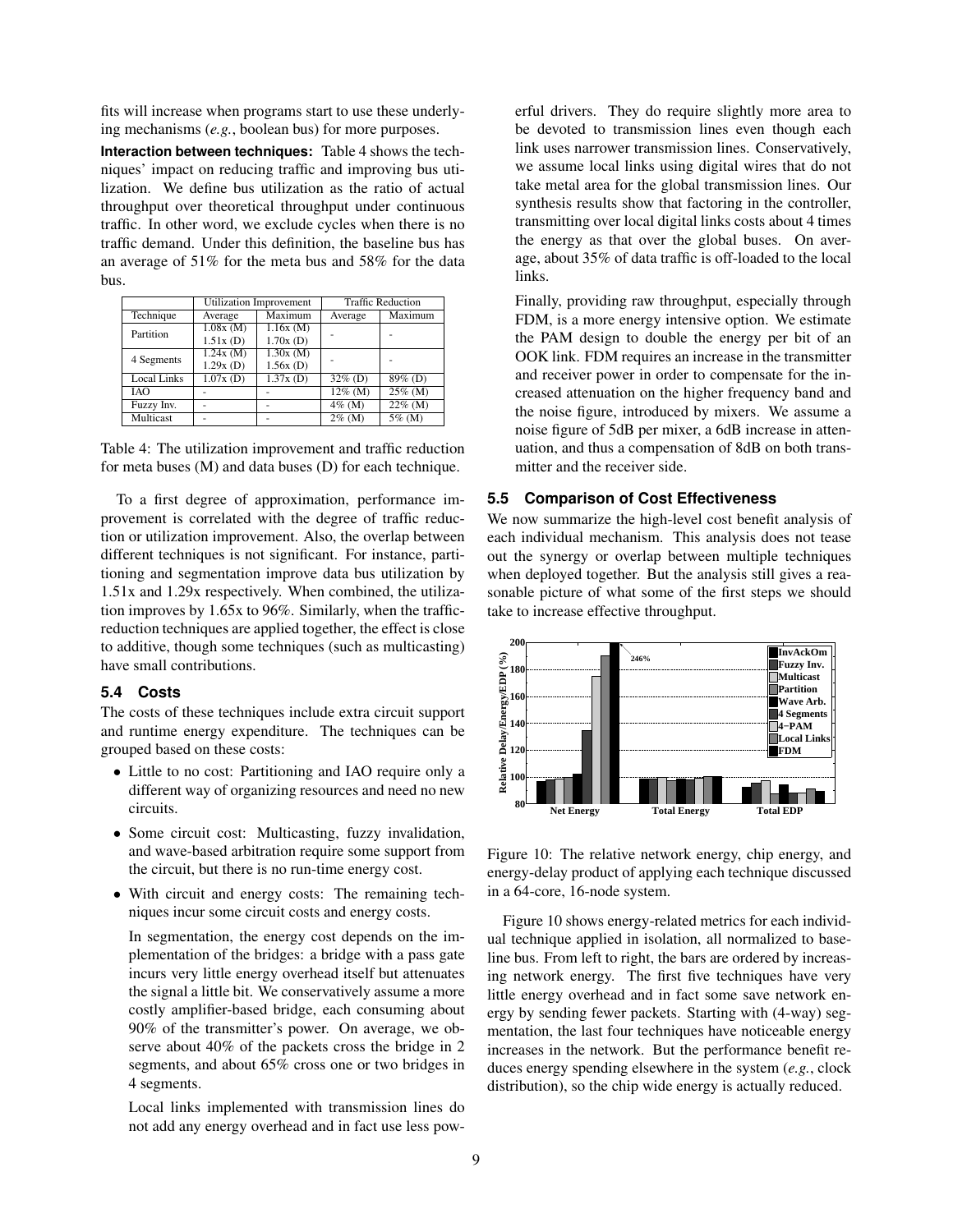## **5.6 Example Design Points**

Given this array of the techniques, a chip designer can put together a set of them to suit the needs of the chip. In Figure 11, we show four such configurations. The first configuration combines partitioning and IAO. These two techniques not only have little costs, but have significant performance impacts. The next configuration adds multicasting and fuzzy invalidation. At this point, there is no change in the nominal throughput of the bus and no increase in energy of the network. The performance is already 1.22x that of the baseline bus, 1.17x faster than a mesh NoC, and higher than a mesh NoC with idealized 1-cycle routers.



Figure 11: The effect of a few configurations. FIMP is short for the combination of fuzzy invalidation, IAO, multicasting, and partitioning. (a) The relative performance with geometric mean and range from all applications. An ideal interconnect is shown as a reference. (b) The relative network energy, total chip energy, and energy-delay product.

In the next two configurations, we progressively add segmentation and 4-PAM. The system performance improves to 1.39x. An ideal interconnect is only 1.06x faster. While the network energy is much higher, the faster speed compensates partly and the chip energy is still comparable to the baseline bus. Note that these results are the average of all applications. Within G3 applications, the benefits are much more obvious: 1.89x speedup at an average of 7% less energy.

Clearly, the effectiveness of these techniques is highly dependent on the application behavior. As we already saw, G1 applications will not see much performance gain even if the interconnect is ideal. Therefore, it would be helpful to have some dynamic adjustment to turn on power-hungry communication mechanisms only when there is significant performance benefit to be gained.

**Comparison with NoC:** As we have shown, with some enhancements, the effective throughput can be increased with low energy costs. Compared to the bus, a NoC solution starts from a high-throughput design point. But the high throughput comes at the expense of energy intensity (NoC's network energy is 15x that of baseline bus) and higher latency and may not necessarily translate to high application performance. Figure 12 shows the experiment that uses injected traffic (uniform random) to measure packet latency in different configurations. We can see that techniques discussed significantly extend the saturation point of the bus without increasing packet latency at low load. While NoC has a higher saturation point, the common-case latency is worse.

Note that the uniform random traffic patterns show the best cases for the NoC configurations, whereas a bus architecture is much less sensitive to the traffic pattern. When we use execution-driven simulations, the benefits becomes much more obvious. In G3 applications, where the baseline bus lags significantly behind NoC in performance (0.75x), the improved bus now is 1.4x times faster than NoC.



Figure 12: Packet latency vs offered traffic of various interconnect configurations. Note that the model of flattened butterfly assumes no increase in router delay.

Of course, there are optimizations to improve the latency of the router and to minimize network diameter. But these come at even higher energy costs and can have limited effectiveness. For example, when we idealize the router delay to 1 cycle, the improved bus still shows a speedup of 1.19x over all applications (Figure 11-b). It is only when we use a flattened butterfly topology with the idealized 1 cycle router, that the NoC is outperforming the improved bus by  $1.04x$ .

In practice, these speculative, look-ahead routers can only achieve 1-cycle routing delay in the best case. And using higher radix routers (to enable topologies like flattened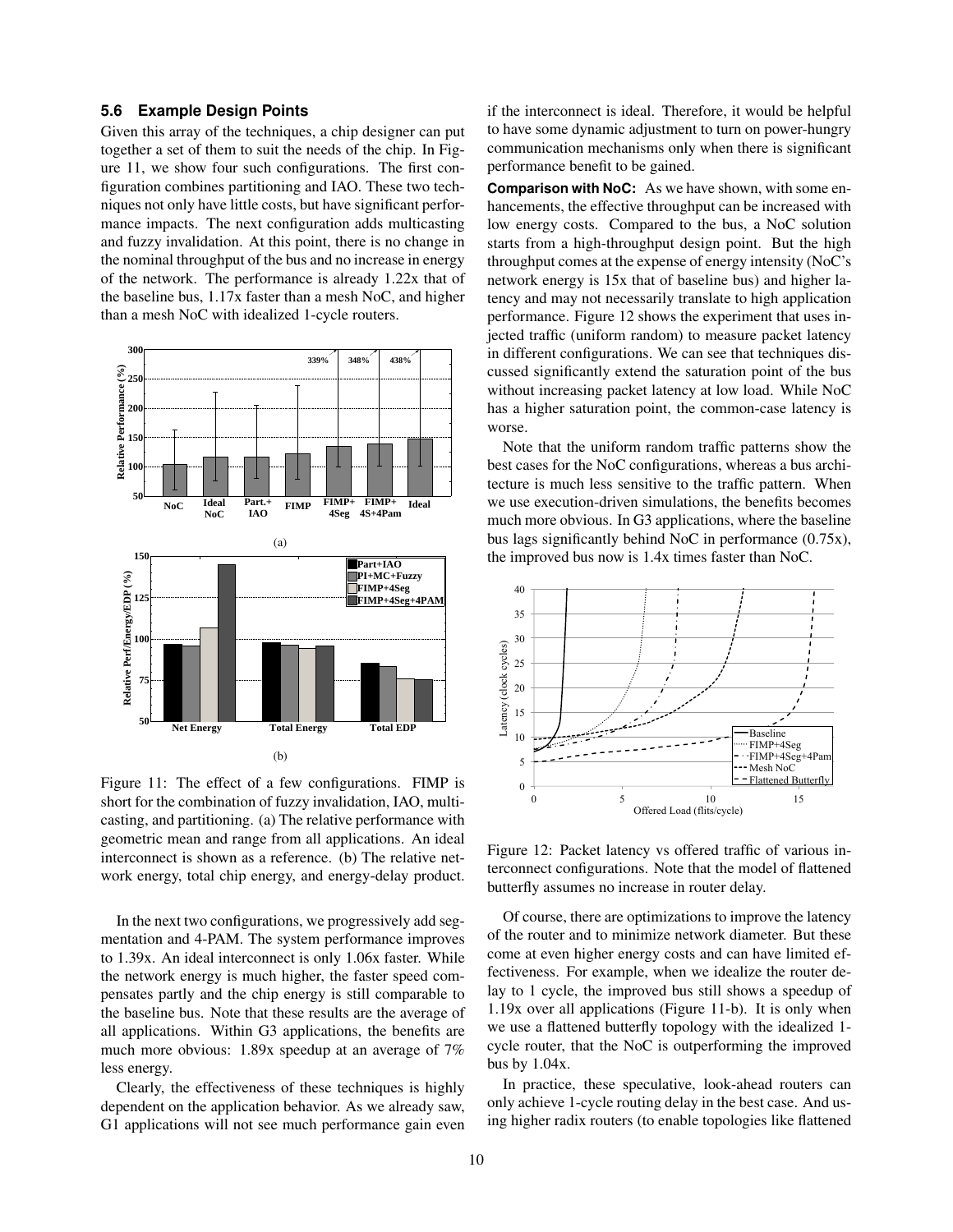butterfly) do not fundamentally change the total routing delays, but only reduces hop at the expense of increasing perhop router delay [28]. Our models of NoC, especially with flattened butterfly topology, are only capturing the benefits not the performance costs – nor any energy costs. These models are providing an increasingly loose upper-bound for their performance potentials.

## **5.7 Scaling Up**

It is a little tricky to study the impact of these techniques in an even larger system. The parallelism of the applications, the simulation environment, and the data set all start to reach or pass their fidelity limit and will contribute significant noise towards the measurements. So instead of trying to simulate more cores and threads, we do the following two things to escalate only the traffic on the network. First, we turn off the data placement optimization. Second, we make each core a standalone node. We hope to use this environment only to shed some light on the techniques' impact in a larger scale environment, not to predict precise performance or energy gains.



Figure 13: The performance of various configurations under escalated traffic environment, all normalized to baseline bus.

Figure 13 shows the comparison of the NoC, bus, and a few configurations of improved bus. All results are shown as normalized to baseline bus. In such an environment, the baseline bus is under far more pressure and, at less than half of the performance of ideal interconnect, it is significantly slower than NoC on average. The several improved bus designs all outperform the NoC, while using 9-15x less energy in the network.

With these analyses, including the limited scaling study, some insights can be obtained:

- 1. A bus architecture can be augmented with various techniques to be a viable solution even for large-scale CMPs.
- 2. Sometimes, these techniques come at a non-trivial cost in interconnect energy efficiency. Nevertheless, compared to the NoC approach, the energy cost is still much smaller.
- 3. Applications demonstrate a diverse set of behaviors that call for an adaptive control mechanism that can

increase throughput on demand at the cost of extra energy overhead. NoC, to the opposite, operates at a point that provides high throughput at a significant cost of energy and latency.

## **6 Conclusions**

In this paper, we have discussed an array of techniques to enhance throughput of transmission line buses via increasing the utilization efficiency, leveraging the bus properties and transmission line capabilities to reduce traffic demand, and to directly increase the raw link throughput. Among these techniques, those that increase the raw throughput often carry a higher energy cost for the same performance benefit. Even so, the energy cost is still far lower than that of using a NoC.

In a 64-core, 16-node system, when a number of techniques are applied, the performance of the system is improved by 1.39x and is 1.34x faster than the same system using an mesh NoC. This performance improvement is achieved with a 2x increase in interconnect energy, but a decrease of 5% of chip energy compared to the baseline bus thanks to faster execution. Compared to the mesh NoC, the network energy is still 8x lower, while the chip energy is reduced by 7%. In a limited scaling study where interconnect traffic is escalated, the throughput-augmented bus continues to outperform NoC almost consistently across all benchmarks.

In summary, transmission line-based links are a readily available mechanism to provide high-speed low-power communication. Using these links to build bus structures is a compelling alternative to NoC and other technologies such as on-chip photonics, which are far from being practical in the near term. The effective throughput of bus can be significantly increased with simple, practical designs. As a result, a bus architecture can support chip-multiprocessors at the scale of 64 cores competently with a much better energy profile than NoC. These findings bring into doubt the necessity of heavy-duty packet switching for on-chip interconnect in the foreseeable future.

#### **References**

- [1] http://www.sonnetsoftware.com/.
- [2] PoPNet. http://www.princeton.edu/∼peh/orion. html.
- [3] Predictive Technology Modeling. http://ptm.asu.edu/.
- [4] T. Ainsworth and T. Pinkston. Characterizing the Cell EIB On-Chip Network. *IEEE Micro*, 27(5):6–14, 2007.
- [5] J. Balfour and W. J. Dally. Design Tradeoffs for Tiled CMP On-Chip Networks. In *Proc. Int'l Conf. on Supercomputing*, pages 187–198, June 2006.
- [6] B. Beckmann and D. Wood. TLC: Transmission Line Caches. In *Proc. Int'l Symp. on Microarch.*, pages 43–54, December 2003.
- [7] B. Beckmann and D. Wood. Managing Wire Delay in Large Chip-Multiprocessor Caches. In *Proc. Int'l Symp. on Microarch.*, pages 319–330, November 2004.
- [8] C. Bienia, S. Kumar, J. Singh, and K. Li. The PARSEC Benchmark Suite: Characterization and Architectural Implications. In *Proc.*